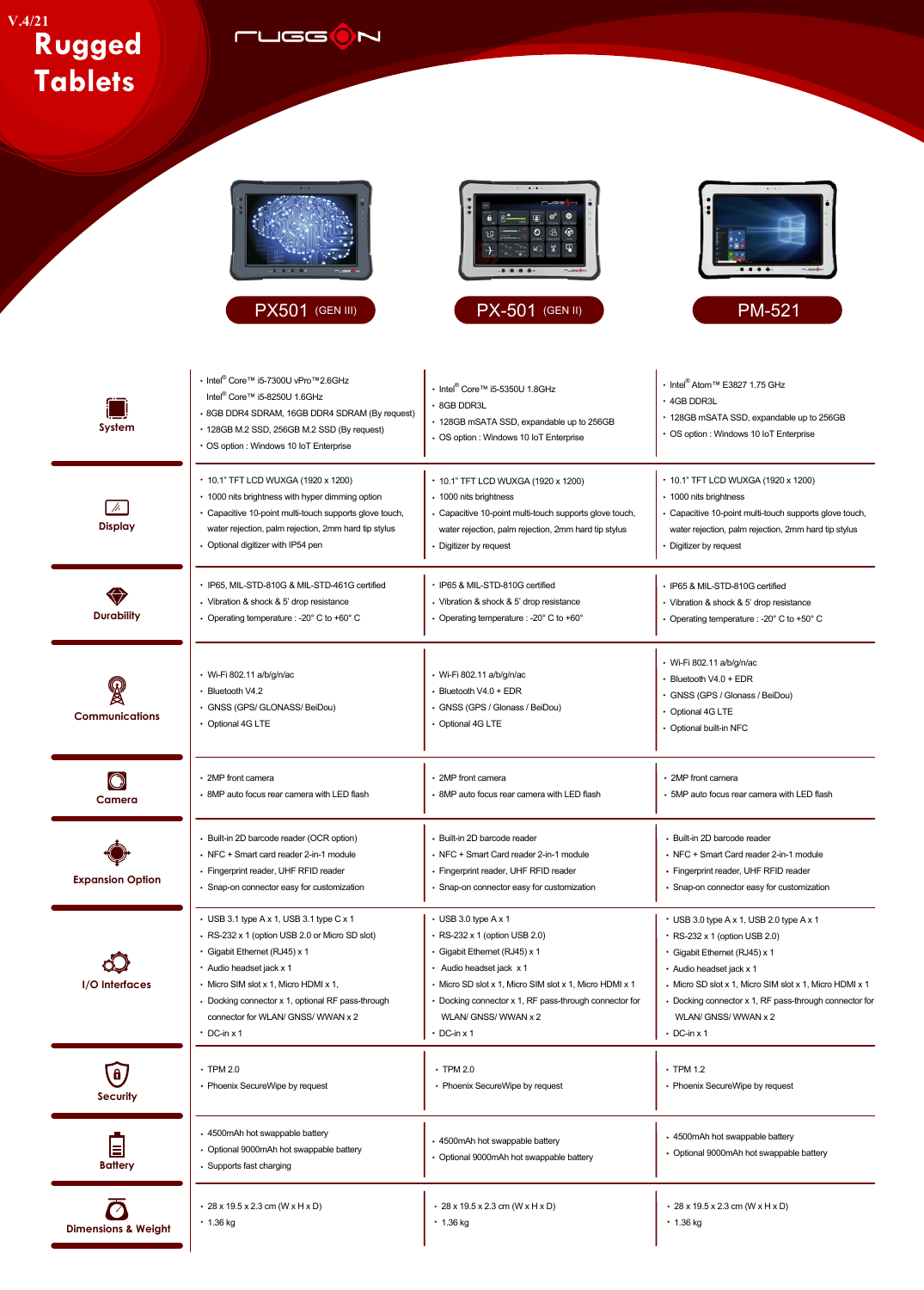## **Rugged Tablets**

 $T$ LGG $\bigcirc$ N

|                                | <b>SOL PA501</b>                                                                                                                                                                                                                                                                                                                           | <b>PM-311B</b>                                                                                                                                                                                                                       | 1811-818<br><b>PM-522</b>                                                                                                                                                                |
|--------------------------------|--------------------------------------------------------------------------------------------------------------------------------------------------------------------------------------------------------------------------------------------------------------------------------------------------------------------------------------------|--------------------------------------------------------------------------------------------------------------------------------------------------------------------------------------------------------------------------------------|------------------------------------------------------------------------------------------------------------------------------------------------------------------------------------------|
| System                         | • Qualcomm® Snapdragon™ 660 Octa-Core,<br>1.9GHz up to 2.2GHz<br>• 3GB LPDDR4 RAM<br>• 32GB eMMC storage<br>• OS : Android 9.0, Google Mobile Services certified                                                                                                                                                                           | • Intel® Celeron® N2930 1.83GHz<br>• 4GB DDR3L<br>• 128GB / 256GB SSD, optional FIPS 140-2<br>certified SSD (64~256GB)<br>• OS option : Windows 10 IoT Enterprise                                                                    | • Intel <sup>®</sup> Atom™ E3827 1.75GHz<br>$\cdot$ 4GB DDR3L<br>• 64GB mSATA SSD, expandable up to 128GB / 256GB<br>• OS option : Windows 10 IoT Enterprise                             |
| W<br>Display                   | • 10.1" TFT LCD WUXGA (1920 x 1200)<br>• 1000 nits brightness supports night mode and<br>stealth mode<br>• Capacitive 10-point multi-touch supports glove touch,<br>2mm hard tip stylus                                                                                                                                                    | • 7" TFT LCD WSVGA (1024 x 600)<br>1000 nits brightness, optical bonding<br>with AR/AF solution<br>• Capacitive 10-point multi-touch                                                                                                 | • 10.4" TFT LCD XGA (1024 x 768)<br>• 350 nits, optional 700 nits sunlight readable<br>• Capacitive 10-point multi-touch                                                                 |
| ₩<br><b>Durability</b>         | • IP65, MIL-STD-810G & MIL-STD-461G certified<br>• Vibration & shock & 5' drop resistance<br>• Operating temperature : - 20° C to +60° C                                                                                                                                                                                                   | · IP65 & MIL-STD-810G certified<br>• Vibration & shock & 5' drop resistance<br>• Operating temperature -20°C to 50°C                                                                                                                 | • IP65 & MIL-STD-810G certified<br>• Vibration & shock & 6' drop resistance<br>Operating temperature -20°C to +50°C                                                                      |
| <b>Communications</b>          | • GNSS (GPS/ GLONASS/ BeiDou)<br>• Optional built-in NFC<br>• Wi-Fi 802.11ac 2x2 MU-MIMO<br>• Bluetooth V5.0<br>$\cdot$ 4G LTE                                                                                                                                                                                                             | $\cdot$ NFC<br>• Wi-Fi 802.11 a/b/g/n/ac<br>• GNSS (GPS/ GLONASS/ optional BeiDou)<br>• Bluetooth V4.0 + EDR<br>• Optional 4G LTE                                                                                                    | • Wi-Fi 802.11 a/b/g/n/ac<br>• Bluetooth V4.0 + EDR<br>• GNSS (GPS / GLONASS / BeiDou by request)<br>• Optional 4G LTE                                                                   |
| Camera                         | • 8MP fixed focus front camera<br>• 13MP auto focus rear camera with LED flash                                                                                                                                                                                                                                                             | • 2MP front camera<br>• 8MP auto focus rear camera with LED flash                                                                                                                                                                    | • 2MP front camera<br>• 5MP auto focus rear camera with LED flash                                                                                                                        |
| <b>Expansion Option</b>        | Built-in 2D barcode reader (OCR supported)<br>• Fingerprint reader<br>• Snap-on connector easy for customization                                                                                                                                                                                                                           | • 2D barcode reader with OCR option<br>• MRZ reader + MSR 2-in-1 module<br>• 2D barcode reader + MSR 2-in-1 module<br>• Fingerprint reader (capacitive type, 508 dpi)                                                                | Magnetic stripe reader<br>• 2D barcode reader<br>· Smart card reader + GNSS 2-in-1 module                                                                                                |
| I/O Interfaces                 | • USB 3.1 type C x 1 (DP support), USB 2.0 type A x 2<br>• RS-232 x 1 (available for option USB 2.0)<br>• Gigabit Ethernet (RJ45) x 1, Audio headset jack x 1<br>• Micro SD slot x 1 (support SDXC/ SDHC),<br>Micro SIM slot x 2<br>• Optional RF pass-through connector<br>for WLAN/ GNSS/ WWAN x 2<br>• Docking connector x 1, DC-in x 1 | • RS-232 x 1, USB 3.0 type A x 2<br>• Gigabit Ethernet (RJ45) x 1<br>• Audio headset jack x 1<br>• Micro SD slot x 1 (support SDXC/ SDHC)<br>• Micro SD slot x 1, Micro SIM slot x 1<br>• Docking connector x 1<br>$\cdot$ DC-in x 1 | • USB 3.0 type A x 1, USB 2.0 type A x 1<br>• Micro SIM slot x 1<br>• Audio headset jack x 1<br>• Micro SD slot x 1 (support SDXC/ SDHC)<br>• Docking connector x 1<br>$\cdot$ DC-in x 1 |
| $\bigcirc$<br><b>Security</b>  | • ARM <sup>®</sup> TrustZone <sup>®</sup>                                                                                                                                                                                                                                                                                                  | $\cdot$ TPM 2.0<br>• Phoenix SecureWipe by request                                                                                                                                                                                   | $\cdot$ TPM 1.2                                                                                                                                                                          |
| ╞<br><b>Battery</b>            | • 4500mAh hot swappable battery<br>• Optional 9000mAh hot swappable battery<br>• Supports fast charging                                                                                                                                                                                                                                    | • 3200 mAh standard battery<br>• Optional 4200mAh hot swappable battery                                                                                                                                                              | 3800 mAh standard battery<br>• Optional 4200 mAh hot-swappable battery                                                                                                                   |
| <b>Dimensions &amp; Weight</b> | $\cdot$ 28 x 19.5 x 2.3 cm (W x H x D)<br>$\cdot$ 1.36 kg                                                                                                                                                                                                                                                                                  | • 22.5 x 16.8 x 2.7 cm (W x H x D)<br>$\cdot$ 0.95 kg                                                                                                                                                                                | • 27.5 x 20.4 x 2.7 cm (W x H x D)<br>$\cdot$ 1.3 kg                                                                                                                                     |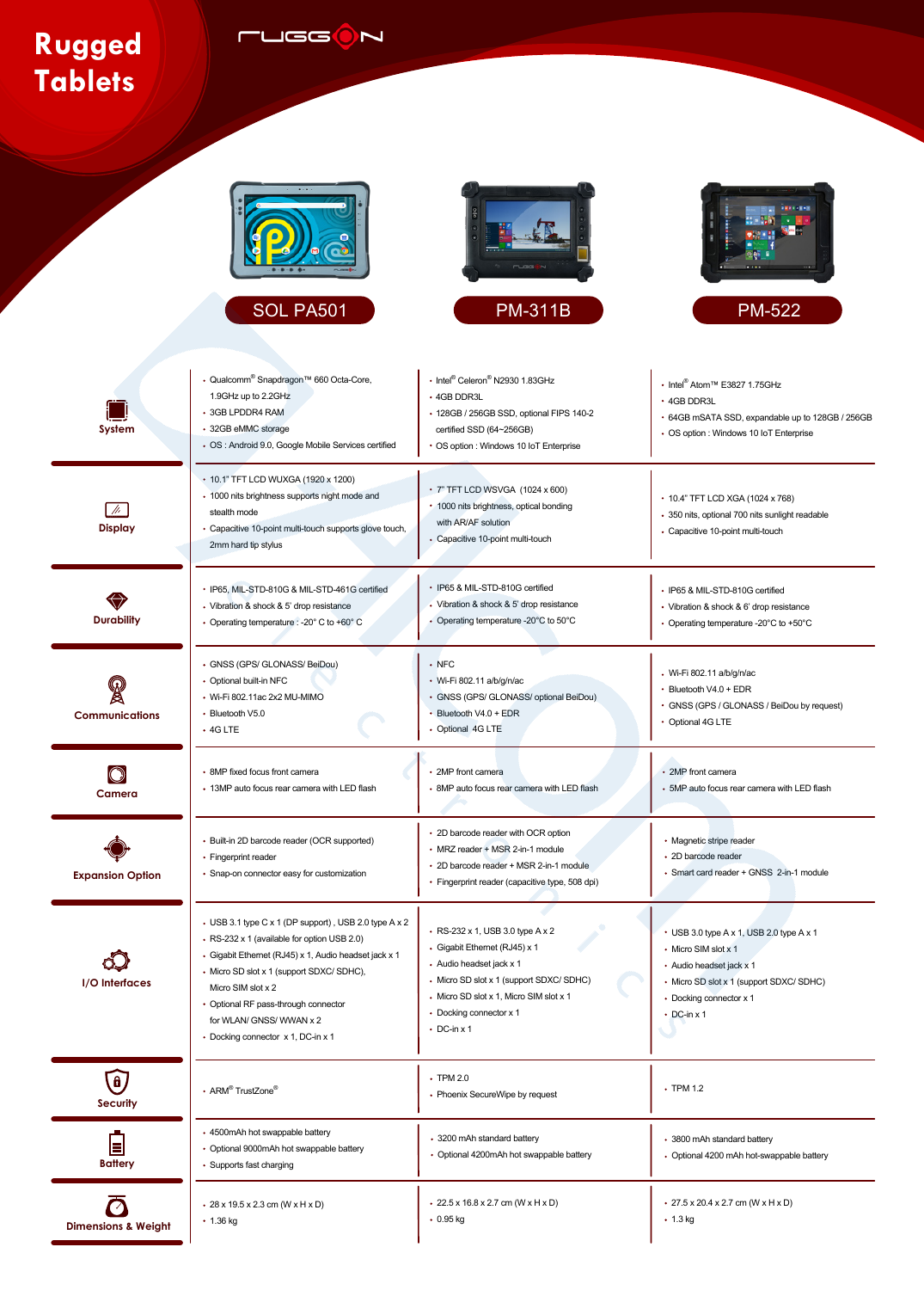## $M$

## **Vehicle Mount Computers**

|                        |                                                                                | 6666                                                  |
|------------------------|--------------------------------------------------------------------------------|-------------------------------------------------------|
|                        | <b>VULCAN X</b>                                                                | <b>VX-601</b>                                         |
|                        | • Intel® Core™ i5-8365UE 1.6GHz                                                | $\cdot$ Intel® Core™ i5-6300U 2.4GHz                  |
|                        | optional Intel® Celeron® 4305UE 2.0GHz                                         | optional Intel® Celeron® 3955U 2GHz                   |
|                        | • 4GB DDR4 SODIMM, expandable up to 32GB                                       | • 4GB DDR3L SODIMM, expandable up to 32GB             |
|                        | • M.2 2280 SSD                                                                 | • M.2 2280 SSD                                        |
| System                 | • Built-in 6-axis motion sensor, dual speaker                                  |                                                       |
|                        | • OS option : Windows 10 IoT Enterprise                                        | · Built-in 3-axis G-sensor, dual speaker              |
|                        |                                                                                | • OS option : Windows 10 IoT Enterprise               |
|                        |                                                                                |                                                       |
|                        | • 10.4" TFT XGA (1024 x 768)                                                   | • 12.1" TFT LCD XGA (1024 x 768)                      |
| W                      | • 1200 nits brightness supports auto-dimming                                   | • 700 / 1200 nits brightness support auto-dimming     |
| <b>Display</b>         | • 5-wire resistive touch supports defrost / defog function                     | • 5-wire resistive touch supports defroster function  |
|                        | • PCT by request                                                               | • PCT by request                                      |
|                        |                                                                                |                                                       |
|                        | • IEC 60529 IP66                                                               | • IEC 60529 IP66                                      |
|                        | • IEC 60721-3-5 class 5M3                                                      | • IEC 60721-3-5 class 5M3                             |
| V                      | • MIL-STD-810H (vibration, shock, salt fog)                                    | • MIL-STD-810G (vibration, shock, salt fog)           |
| <b>Durability</b>      | • Operating temperature : -30°C to +55°C                                       | • Operating temperature : -30°C to 55°C               |
|                        |                                                                                |                                                       |
|                        |                                                                                |                                                       |
|                        | • Wi-Fi 802.11 a/b/g/n/ac/v/r/k                                                | - Wi-Fi 802.11 a/b/g/n/ac                             |
|                        | • Bluetooth V5.0                                                               | • Bluetooth V4.0 Class 2                              |
|                        | • Optional 4G LTE / HSPA+ / GPRS or 5G                                         | • Optional 4G LTE / HSPA+ / GPRS                      |
| <b>Communications</b>  | • Optional GNSS (GPS / Galileo / GLONASS / BeiDou / QZSS)                      | • Optional GNSS (GPS / QZSS or GLONASS)               |
|                        |                                                                                |                                                       |
| <b>OX</b>              | • Programmable button x 7, brightness adjustment x 2                           | · Programmable button x 9, brightness adjustment x 2  |
| 00                     | volume adjustment x 2, display on/off x 1                                      | volume adjustment x 2, display on/off x 1             |
| <b>Function Button</b> | • Optional defrost / defog button x 1                                          | Optional defrost / defog button x 1                   |
|                        |                                                                                |                                                       |
|                        | • RS-232 with power supported x 1, RS-232/422/485 x 1, RS-232 x 2, RS-485 x 2  | • RS-232 with power supported x 1, RS-232/422/485 x 1 |
|                        | • Gigabit Ethernet x 2                                                         | • Gigabit Ethernet (RJ45) x 1                         |
|                        | • USB 3.1 x 1, USB 2.0 x2, USB 3.1 type C x 1 (DisplayPort Alt Mode supported) | • USB 3.0 / 2.0 x 1, USB 2.0 x 1                      |
|                        | • Micro SD slot x 1, Micro SIM slot x 2                                        | $\cdot$ SD slot x 1                                   |
|                        | • Optional CAN bus 2.0B x 2 or SAE J1939 x 1                                   | • CAN bus (SAE J1939 support, OBD II by request) x 1  |
| I/O Interfaces         | $\cdot$ DI x 2, DO x 2                                                         | $\cdot$ DI x 2, DO x 2                                |
|                        | • Mic in x 2, Line out (L/R) x 1                                               | • Audio headset jack x 1                              |
|                        | • Optional video input                                                         | • Optional video input x 4                            |
|                        | $\cdot$ DC-in x 1                                                              | $\cdot$ DC-in x 1                                     |
| ۱۱)                    | • 9~60 VDC input                                                               | • 9~60 VDC input                                      |
| Power                  | • UPS backup battery                                                           | • UPS backup battery                                  |
|                        |                                                                                |                                                       |
|                        |                                                                                |                                                       |